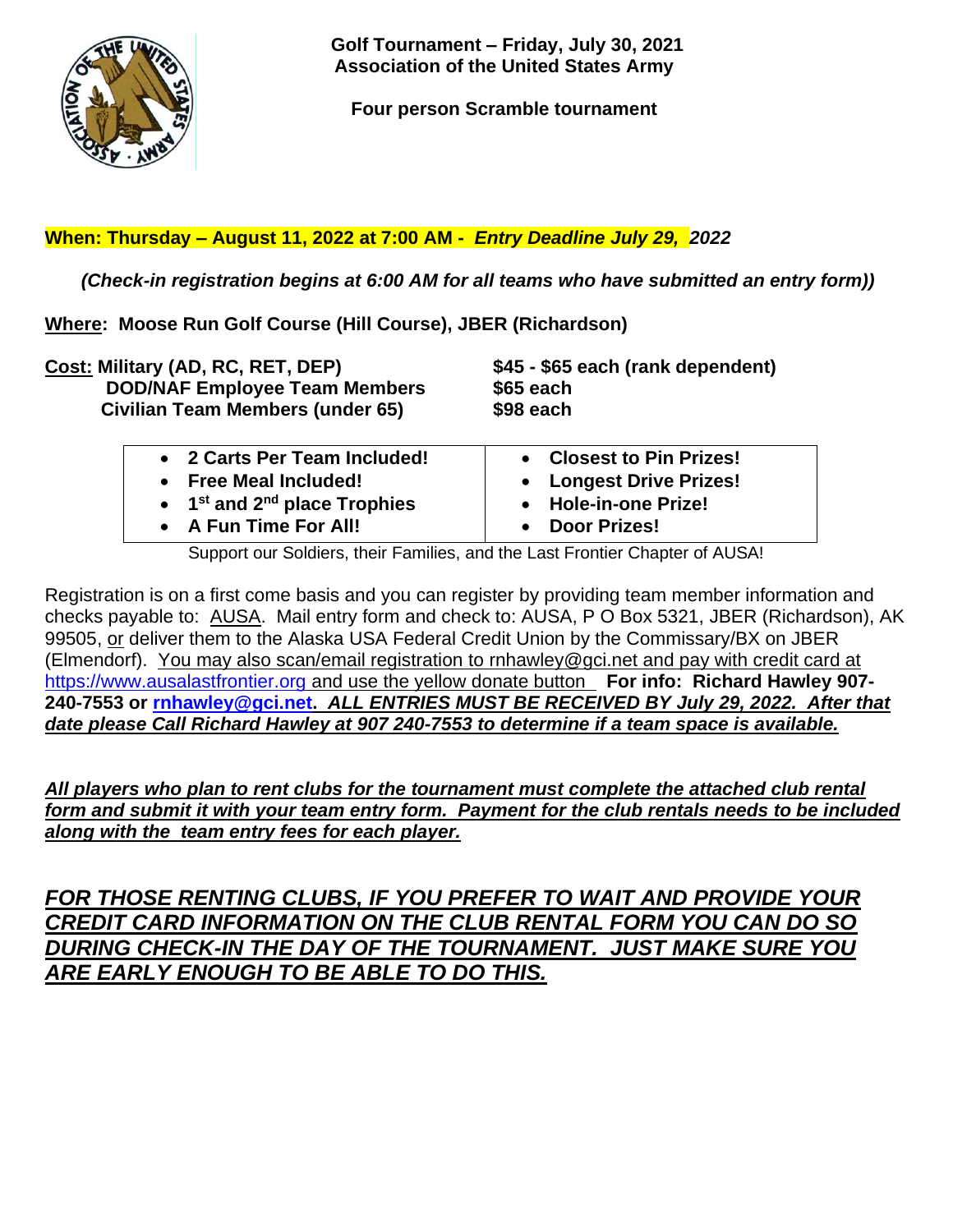## **TOURNAMENT ENTRY FORM Association of the United States Army Moose Run Golf Course (hill course)**



TEAM NAME: \_\_\_\_\_\_\_\_\_\_\_\_\_\_\_\_\_\_\_\_\_\_\_\_\_\_\_\_\_\_\_\_\_TEAM CAPTAIN:\_\_\_\_\_\_\_\_\_\_\_\_\_\_\_\_\_\_\_\_\_\_\_

EMAIL: \_\_\_\_\_\_\_\_\_\_\_\_\_\_\_\_\_\_\_\_\_\_\_\_\_\_\_\_\_\_\_\_\_Phone #:\_\_\_\_\_\_\_\_\_\_\_\_\_\_\_\_\_\_\_\_\_\_\_\_\_\_\_\_\_\_\_\_

| Player 1                                       | <b>Status</b>                                               | Cost                                                                  | Amt Paid |
|------------------------------------------------|-------------------------------------------------------------|-----------------------------------------------------------------------|----------|
| (Name) (&Rank if AD, RC, RET, DEP)<br>(Phone)  | $E1-E5$<br>E6-03<br>04 & Up<br>DoD/NAF<br>Civilians         | \$45.00<br>\$55.00<br>\$65.00<br>\$65.00<br>\$98.00<br>No punch cards |          |
| Player 2                                       | <b>Status</b>                                               | Cost                                                                  | Amt Paid |
| (Name) (& Rank if AD, RC, RET, DEP)<br>(Phone) | $E1-E5$<br>E6-03<br>04 & Up<br>DoD/NAF<br>Civilians         | \$45.00<br>\$55.00<br>\$65.00<br>\$65.00<br>\$98.00<br>No punch cards |          |
| Player 3                                       | <b>Status</b>                                               | Cost                                                                  | Amt Paid |
| (Name) (& Rank if AD, RC, RET, DEP)<br>(Phone) | $E1-E5$<br>E6-03<br>04 & Up<br>DoD/NAF<br>Civilians         | \$45.00<br>\$55.00<br>\$65.00<br>\$65.00<br>\$98.00<br>No punch cards |          |
| Player 4                                       | <b>Status</b>                                               | Cost                                                                  | Amt Paid |
| (Name) (& Rank if AD, RC, RET, DEP)<br>(Phone) | $E1-E5$<br>E6-03<br>04 & Up<br>DoD/NAF<br>Civilians         | \$45.00<br>\$55.00<br>\$65.00<br>\$65.00<br>\$98.00<br>No punch cards |          |
| Club Rentals: Name:                            | $$15$ <sub>____</sub> or \$25<br>$Q$ $4E$<br>$\sim$ $\circ$ | \$<br><b>Entry Fee totals</b><br>\$.<br>¢                             |          |

 \_\_\_\_\_\_\_\_\_\_\_\_\_\_\_\_\_\_\_\_\_\_\_\_\_\_\_\_ \$15\_\_\_ or \$25\_\_\_ \$\_\_\_\_\_\_\_\_\_  $\frac{\$15\_\_0\$25\_\_0\$315\_\_0\$25\_\_0\$315\_\_0\$25\_\_0\$3$  $\overline{\$15}$  or \$25 **Total all fees \$\_\_\_\_\_\_\_\_\_**

**Complete entry form for all four (4) players and enclose the total team entry fees plus all club rental fees. To qualify for the military entry fee rate, members must be military, retired military, or dependents of military. ENTRY DEADLINE July 29, 2022. Call 907-240-7553 after that date to determine if team space is available.**

**Make checks payable to AUSA and return this form with all fees to: AUSA, P O Box 5321, JBER (Richardson), AK 99505 OR Hand Deliver to the Alaska USA Federal Credit Union by the Commissary/BX on JBER (Elmendorf) OR scan and email registration to [rnhawley@gci.net](mailto:rnhawley@gci.net) and pay with credit card at [https://www.ausalastfrontier.org](https://www.ausalastfrontier.org/) and use the yellow donate button.**